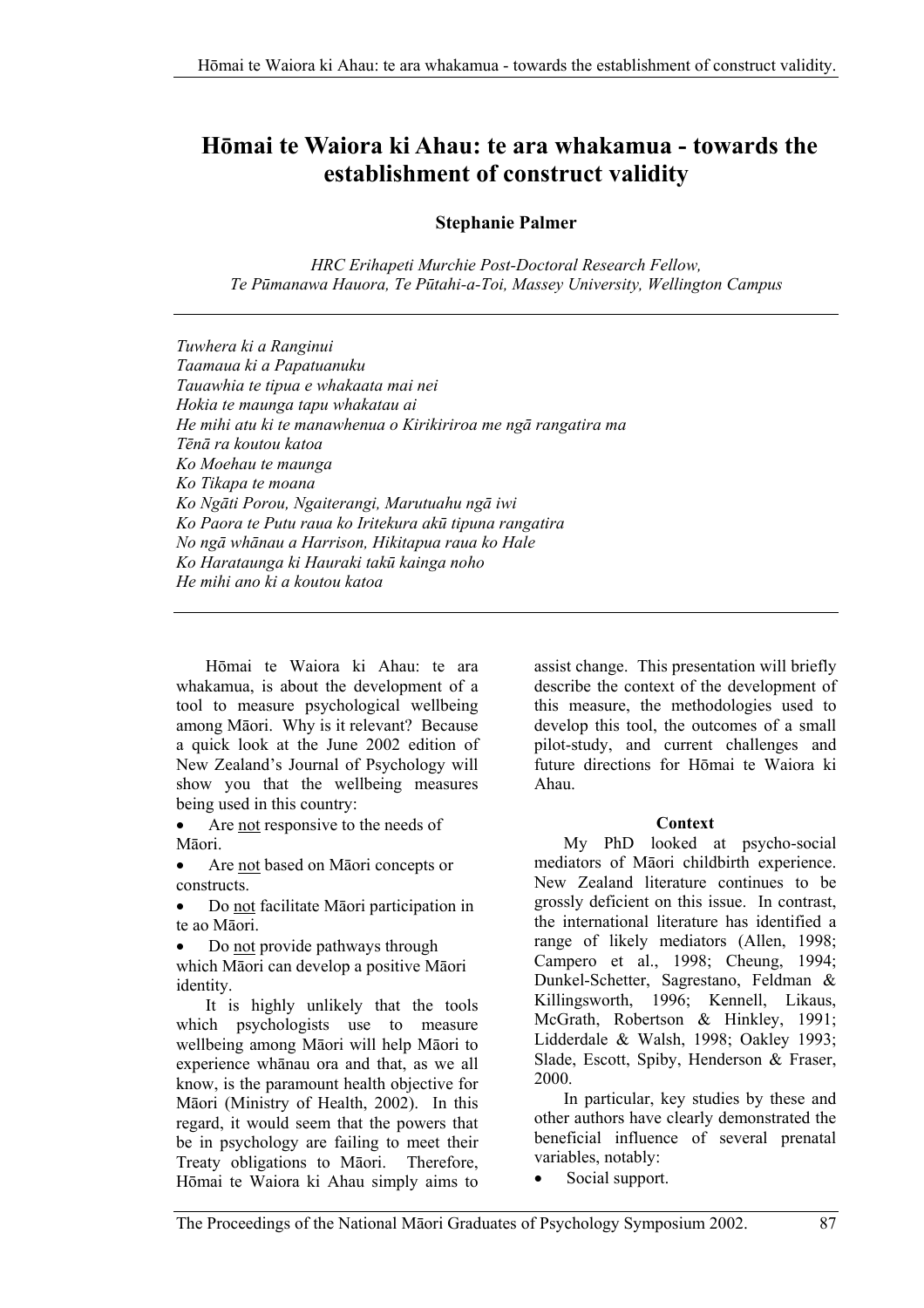• Cognitive mediators, such as feelings of trust, confidence, control, and/or positive expectations.

• Coping strategies, either cognitive or behavioural.

Culture or ethnicity.

It seems that such variables can not only mediate both physiological and psychological indicators of birth outcome, but also predict the quality of the childbirth experience. For example, quality may be indicated by the use obstetric technology, perinatal health, and maternal postpartum perceptions. This is not to say that intellectual capital about psycho-social mediators of childbirth experience was not progressing in Aotearoa. Indeed, those involved in the Māori maternity debate over the last decade or so (e.g., Bryant, 1994; Ellis, 1998; Harris, 1994; Māori Working Group, 1995; Ministry of Health, 2001; National Health Committee, 1999a, 1999b; Ora Toa Health Unit ,1992; Ratima, Ratima, Durie & Potaka, 1994; Rolleston, 1991; Ropiha & Middleton, 1993) have consistently highlighted the importance of:

- Cultural safety.
- Whānau oriented services.

• Access to te Ao Māori childbirth resources.

In addition, within the Department of Psychology at the University of Waikato, where I was employed in the early 90s, many of us had a firm commitment to the development of Kaupapa Māori research methodologies (see: Palmer, 1991; Hikitapua, 1992). Within this environment my PhD research was driven by two underlying themes:

The desire to implement a research design which would have relevance for Māori.

• An awareness that psycho-social mediators of childbirth outcome were similar to constructs which had been associated with the concept of psychological wellbeing (see: Bowling, 1991).

More specifically, the four key objectives of the research were:

1. To improve understanding of the manner in which Māori women develop and use psycho-social variables known to

have a beneficial influence on the quality of childbirth experience.

2. To examine the relationship between these variables and look at their influence on qualitative and quantitative indicators of birth outcome among Māori.

3. To develop and pilot-test a tool for the measurement of psychological wellbeing, or waiora, among Māori.

4. To test whether waiora is a mediator or predictor of Māori childbirth outcomes.

#### **Methodologies**

In the early 90s, when the methodologies for my research were being developed, there were four main models of Māori wellbeing: te whare tapa whā; te wheke; a model developed by Te Rōpu Āwhina o Tokanui; and ngā pou māna. Table 1 presents the key components of each model.

Table 1.

*Main Models of Māori Wellbeing in the Early 90's.* 

| Te Whare Tapa Wha | Te Wheke         |
|-------------------|------------------|
| Whānau            | Whānaungatanga   |
| Wairua            | Wairuatanga      |
| Hinengaro         | Hinengaro        |
| Tinana            | Tinana           |
|                   | Mana Ake / Mana  |
|                   | Mauri            |
|                   | Hā / taonga tuku |
|                   | iho              |
|                   | Whatumanawa      |
| Te Rōpu Āwhina o  | Ngā Pou Mana     |
| Tokanui           |                  |
| Whānau            | Whanaungatanga   |
| Wairua            | Taonga Tuku Iho  |
| Hinengaro         | Te Ao Tūroa      |
| Tinana            | Tūrangawaewae    |
| Whenua            |                  |
| Tikanga           |                  |
| Māoritanga        |                  |
| Pākehātanga       |                  |
| Tangata           |                  |

Te Whare Tapa Whā had evolved during discussions with the Māori Women's Welfare League in the early 80s (Durie, 1994). Te Wheke was developed by Rangimarie Rose Pere during the 80s and early 90s (Pere, 1982, 1984, 1987, 1991). Bob Elliot and his colleagues at Te Rōpu Āwhina o Tokanui first presented their eloquent art gallery of life during the mid-80's, and the origins of Nga Pou Mana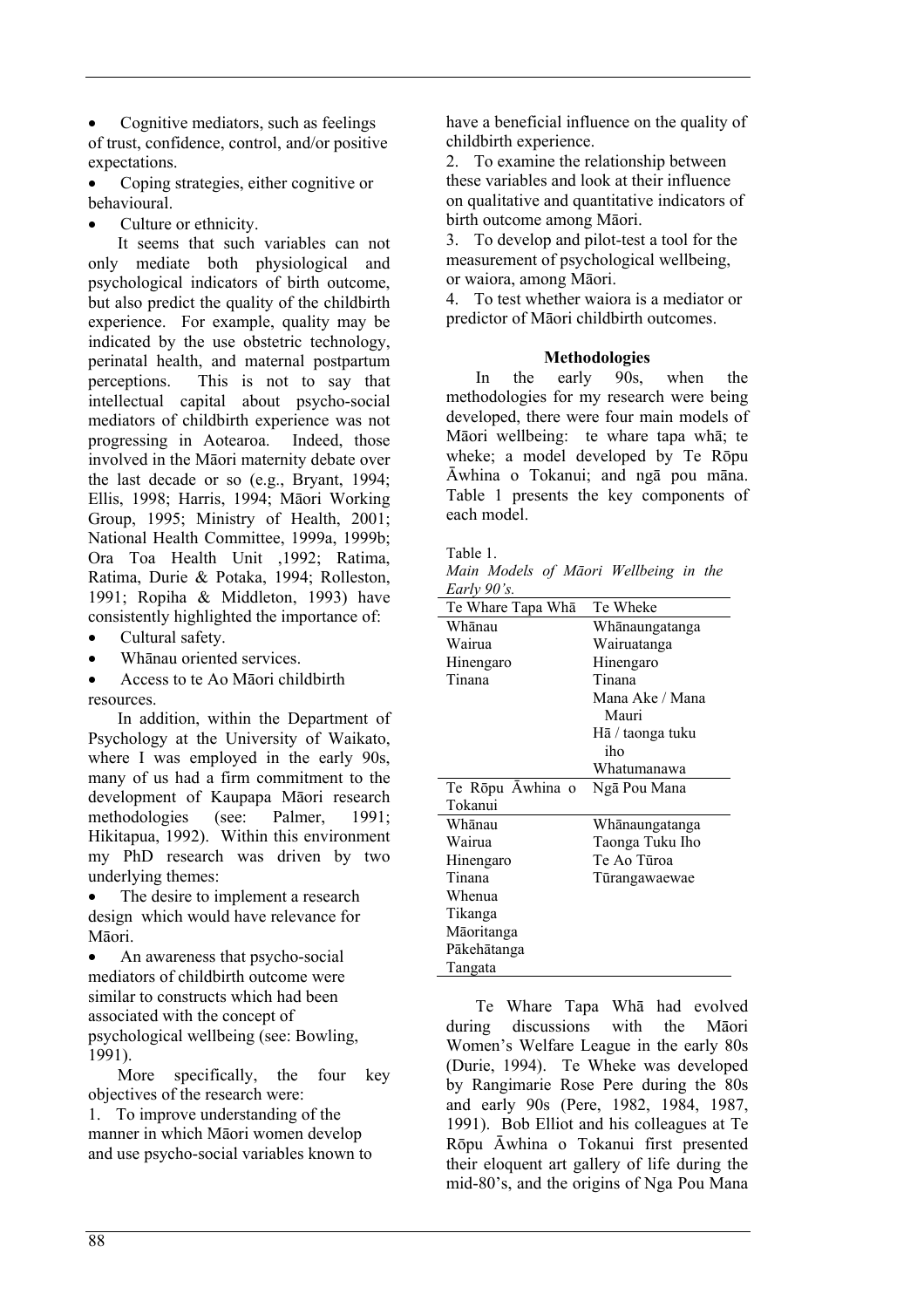can be traced to the Royal Commission on Social Policy in the late 80s (Royal Commission on Social Policy, 1988; Te Rōpu Āwhina o Tokanui, 1986). However, it was Rose Pere who introduced the powerful notion of waiora as a river of lifegiving forces.

With mentorship from a range of people in academic and community settings, it was decided Hōmai te Waiora ki Ahau would simply aim to reflect the common threads and themes that are within these four main models of Māori wellbeing. Hōmai te Waiora ki Ahau, therefore, comprised twelve components: taha whānau; taha tinana; taha wairua; taha hinengaro; taha whatumanawa; taha mauri; taha whenua; taha mana; taha tikanga (this was presented as tikanga Māori and tikanga Pākehā); te ao tawhito; and te ao hou.

In retrospect, I have issues with the way in which these components were presented within the tool. For example, I wonder whether taha tikanga should have been separated into Māori and Pākehā components? Should whenua and tūrangawaewae be presented as two separate components? Should te ao hou have been te ao turoa? Should te ao tawhito have been taonga tuku iho? Notwithstanding the importance of such concerns, this is the way the tool was presented during the pilot study.

The development of Hōmai te Waiora ki Ahau was driven by the desire to use Māori constructs, and involved a move away from conventional scales, that is, the typical 1 to 5 / good-bad continuums. The scale itself was presented as a pathway between Uenuku-a-rangi: the atua, rainbow and almost universal symbol of complete and utter wellbeing, and Te Kore: which among Māori, at least, could reasonably be seen to represent a realm of unrealised potential. Respondents were asked: "To what extent is [*each component*] a source of waiora for you? Can you mark your place along the pathway between Uenuku and Te Kore?". In addition, this tool contained a thirteenth item which asked respondents to self-rate their overall feelings of waiora. It was envisaged, the scores for each component would be derived by measuring the distance between Te Kore and the respondent's mark along the pathway to Uenuku. The total score for this measure would be the sum of all components. In psychological parlance, this combination of techniques translated into the equivalent of a self-rated, uni-dimensional, 13-point Likert scale with a concurrent validity check.

A key challenge in the development of this measure was the need for a technique which would give Māori the opportunity to respond even when they felt they had little or no understanding of te reo Māori. For this reason, Hōmai te Waiora ki Ahau is presented as a series of pictures. The artists were Robyn Kahukiwa, Tumohe Clarke, and Elizabeth Anderson. Robyn had been commissioned by Department of Health to depict the components of whare tapa wha in the mid-80s and her pictures were widely disseminated. The illustrations by Tumohe and Elizabeth were drawn specifically for this purpose. They also did some beautiful manaia, or bone carvings, which were given to each participant as a whakaaro for taking part in this research. The illustrations are available at:

www.publichealth.massey.ac.nz/homai/ho

mai.htm or you can see them in the thesis itself (Palmer, 2002). However, in general the pictures aimed to describe each component as a source of waiora and some did this by drawing a contrast between ideal and less than ideal experience. Table 2 briefly summarises key features of the illustrations for each component.

Remembering that this tool was intended for use among ngā wāhine hapū, Hōmai te Waiora ki Ahau was pre-tested on a small sample of ten women, aged 16-65 years. This showed that it was able to be administered, sensitive to individual difference, and Chronbach's  $\alpha$  at 0.69 suggested the measure had an acceptable level of internal consistency. A significant correlation was also found between the aggregate and self-rated waiora scores (*r* = 0.91, p<0.05) which provided an indicator of concurrent validity. In a further test of criterion validity the pre-test participants were given a mainstream measure of psychological wellbeing, the Affectometer 2. No correlation was found between the Affectometer 2 and aggregate waiora scores. This provided an indicator of divergent validity. In other words, Hōmai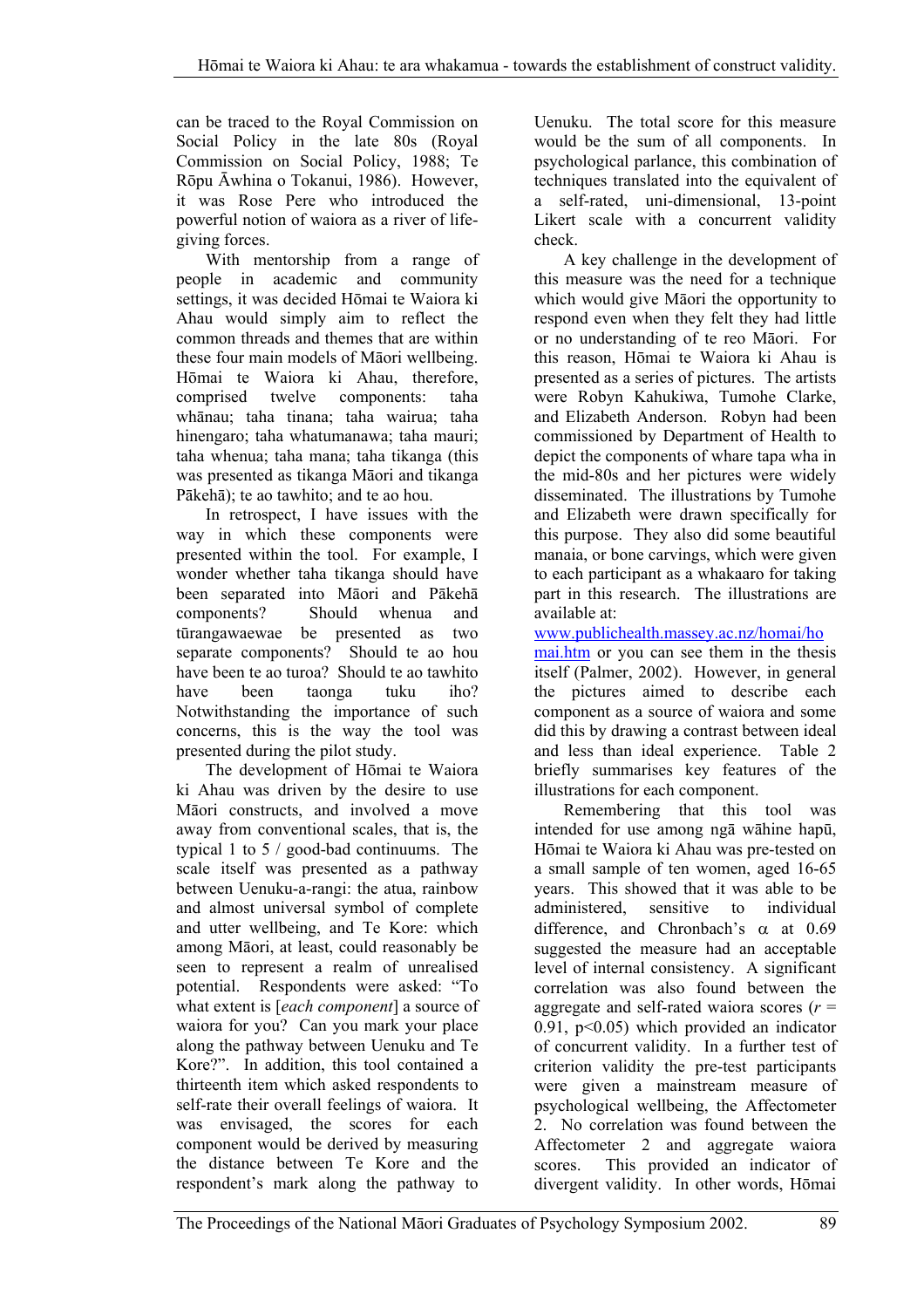te Waiora ki Ahau was indeed different from a mainstream measure of psychological wellbeing. Collectively, such findings suggested it was reasonable to proceed to the pilot study.

Table 2.

*Key Features of the Illustrations For Each Component in Hōmai te Waiora ki Aha* 

| Component     | Key features of the illustration(s) depicting each component                    |
|---------------|---------------------------------------------------------------------------------|
| Whānau        | Contrast between ideal and actual experience: support, aroha, understanding     |
|               | and support versus alienation, conflict, misunderstanding, pain.                |
| Tinana        | The gift of a fully functioning body, transformation through life-cycles,       |
|               | pursuit of good health at our own pace.                                         |
| Hinengaro     | Mind, thinking, intellect, wisdom, knowledge, foresight, particularly           |
|               | associated with women, who often seem to carry the burden of responsibility.    |
| Wairua        | Continual presence, balance between two forces – spiritual/physical,            |
|               | maternal/paternal, good/bad, use of rituals for wairuatanga.                    |
| Whenua        | Papa-tu-a-nuku, local and global, land and placenta, tūrangawaewae and ahi      |
|               | kā                                                                              |
| Mana          | Multiple sources – inherent/inherited/acquired – contextual relevance,          |
|               | ascribed/perceived by others.                                                   |
| Tikanga       | Protocols, behaviours, code of conduct, rituals; traditional and modern, doing  |
|               | what is right for the occasion; flexibility; oriented towards the collective or |
|               | group; capacity to cleanse, renew, separate, whakatapu and noa; often faced     |
|               | with the choice between Māori and Pākehā protocols; emergence of new            |
|               | tikanga and different ways of doing things.                                     |
| Whatumanawa   | Emotional life, all emotions have a place, need for balance.                    |
| Mauri         | Life force, capacity to move into inanimate objects, connectedness.             |
| Te Ao Tawhito | Personal right; derived from whakapapa; ancestral knowledge; many sources       |
|               | and ways to integrate such knowledge in everyday life.                          |
| Te Ao Hou     | Promise of opportunity, hope, prosperity; often fraught with hardship and       |
|               | disadvantage.                                                                   |

#### **Pilot study outcomes**

Thirty-one ngā wāhine hapū from Hauraki, aged 16-34 years, took part in the pilot study of Hōmai te Waiora ki Ahau. The tool was administered during the  $3<sup>rd</sup>$ trimester of pregnancy. Thorough analyses of the pilot-study data were conducted (with considerable help from Professor Mary Foster, Department of Psychology, University of Waikato) and I am very keen to learn about the way in which psychometric techniques can help Māori to develop world-class tests and tools.

In general, participants were willing to respond, understood the procedure and the tool was able to be administered. Mean scores ranged from 5 to 10 with standard deviations from 2.39 to 4.07. It is interesting to note that mauri, tikanga Māori, and te ao tawhito displayed the highest means which suggests these

components were perceived to provide the most waiora among women in this sample. In contrast, tikanga Pākehā and te ao hou yielded the lowest means and/or provided the least waiora. A correlation was, once again, present between aggregate and selfrated waiora scores ( $r = .49$ ,  $p < 0.05$ ) and no relationship with Affectometer 2 was evident.

Various indicators suggested this measure was reasonably reliable. The scores, for example, were normally distributed, there was no significant skewness or kurtosis, no disparity between the mean and median and  $r_{\text{itot}}$  values were less than 7. At 0.65, Chronbach's  $\alpha$  was slightly lower than in the pre-test, and would not have improved with the removal of items. Nevertheless, it suggested that the measure was largely comprised of internally consistent items. In addition,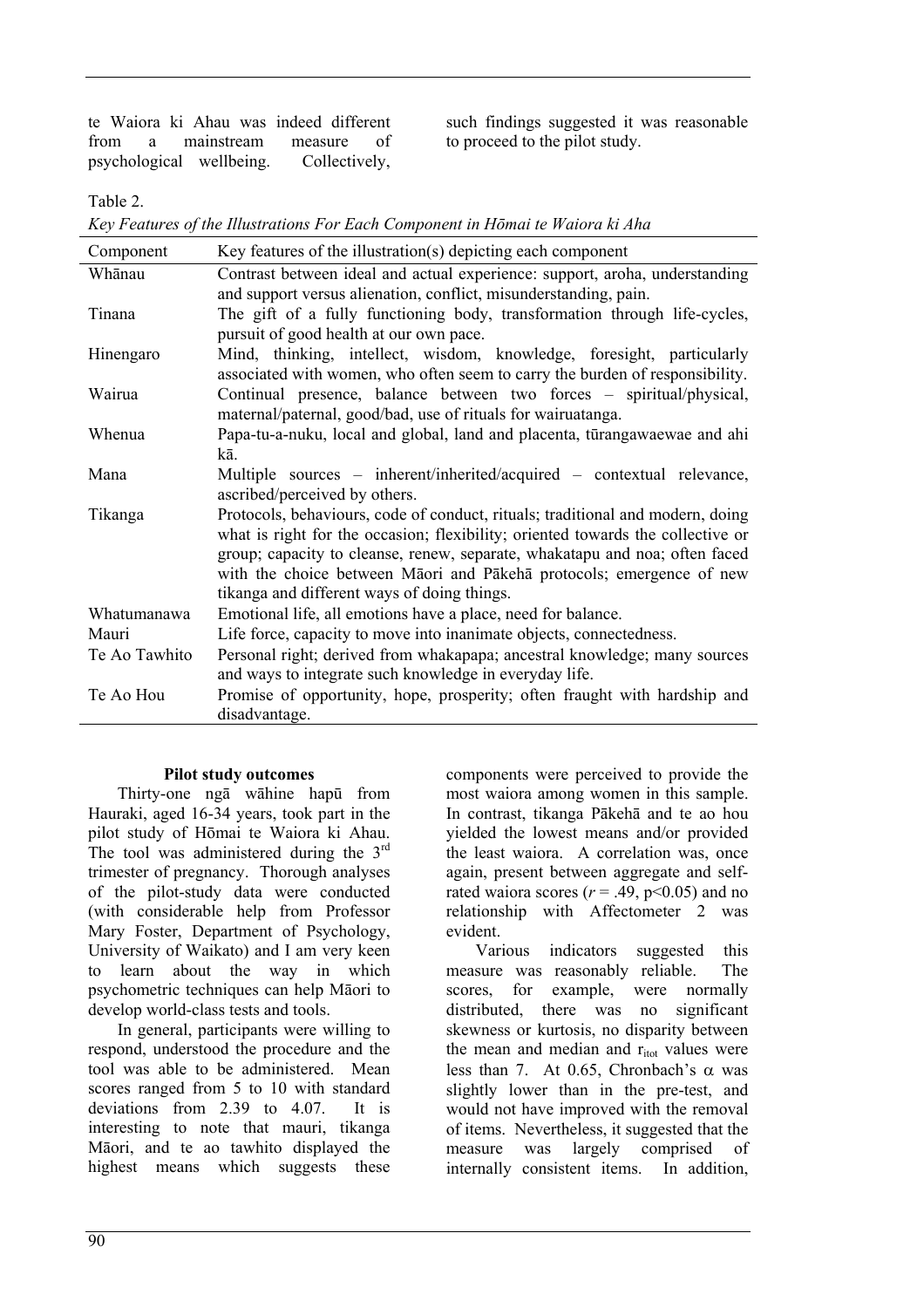both a one-way ANOVA  $(F_{(30,11)} = 9.4559)$ , p<.05) and Hotelling's T-squared  $(F_{(11,20)} =$ 4.3069, p<.05) were significant. This suggested the measure was sensitive to individual difference.

However, the item analysis provided reason for concern. In particular, three items were not in the middle zone, the difference between item mean and median was greater than one on six items, six items were significantly skewed and one item had significant kurtosis. Variability was also low on five items as responses were clustered too closely together. In other words, participants tended to score towards the upper end of the scale and did not utilize the full range of score alternatives.

In summary, the pilot-study outcomes showed evidence of irregular score distribution, borderline robustness and reliability and variance in the distribution of scores was not fully explained. Notwithstanding the need to address such inadequacies, the psychometric properties of Hōmai te Waiora ki Ahau were sufficient to test the role of waiora, as a mediator or predictor of Māori birth outcomes. Such tests provided evidence to suggest that waiora may be a psycho-social resource and mediator of childbirth experience. Among this group of women, significant parametric and/or non-parametric correlations were found between waiora and:

• Prenatal social support, i.e., perceptions on the amount of korero, awhi, tautoko.

• Prenatal cognitive mediators, i.e., the development of control perceptions and positive expectations.

- Obstetric technology, i.e., the use of pethidine and CTG in labour.
- Length of labour.

The presence of whanau members during labour.

Correlations were also present between specific waiora components, notably whatumanawa, hinengaro, whenua, and mauri, and a range of prenatal and perinatal variables (for example: the adequacy of prenatal obstetric care; the amount of prenatal social support; the use of cognitive mediators, coping strategies, and obstetric technology; perinatal health; and maternal postpartum perceptions). On the basis of this information, a theoretical model about the role of waiora as a predictor of Māori birth outcomes was proposed. In general, this model suggests that waiora is among the several reciprocal causal relationships that mediate birth outcomes, and that the quality of childbirth experience may have a long-term impact on not only post-partum psychological wellbeing but also the development and use of psycho-social resources during subsequent pregnancies.

### **Current Challenges and Future Directions**

This fledgling attempt to develop a tool for the measurement of psychological wellbeing among Māori has exciting longterm implications. For example, it is clear that Hōmai te Waiora ki Ahau has the capacity to:

• Assist a transformation of consciousness towards psychological constructs and concepts which have relevance for Māori.

Be used as a measurement tool, health outcome measure, and/or technique for performance review.

• Provide both uni-dimensional and multi-dimensional information which may identify pathways for development and change.

• Within the context of Māori maternity service delivery, promote the development of strategies which facilitate experience of waiora among ngā wāhine hapū.

However, in the short-term there is the need to address the psychometric limitations of this measure. In particular, there is not only the need to improve reliability and develop knowledge about construct validity, but also to take advantage of the paradigms and techniques that are available within both classical and modern psychometric test theory (see: Anastasi & Urbina, 1997; Embretsen & Reise, 2000; Murphy & Davidshofer, 2001).

At the moment, our focus is on the establishment of construct validity. In order to ensure that Hōmai te Waiora ki Ahau is truly valid for use among Māori, it is critical that the content domain, or meanings associated with each component, are acceptable and perceived as relevant. In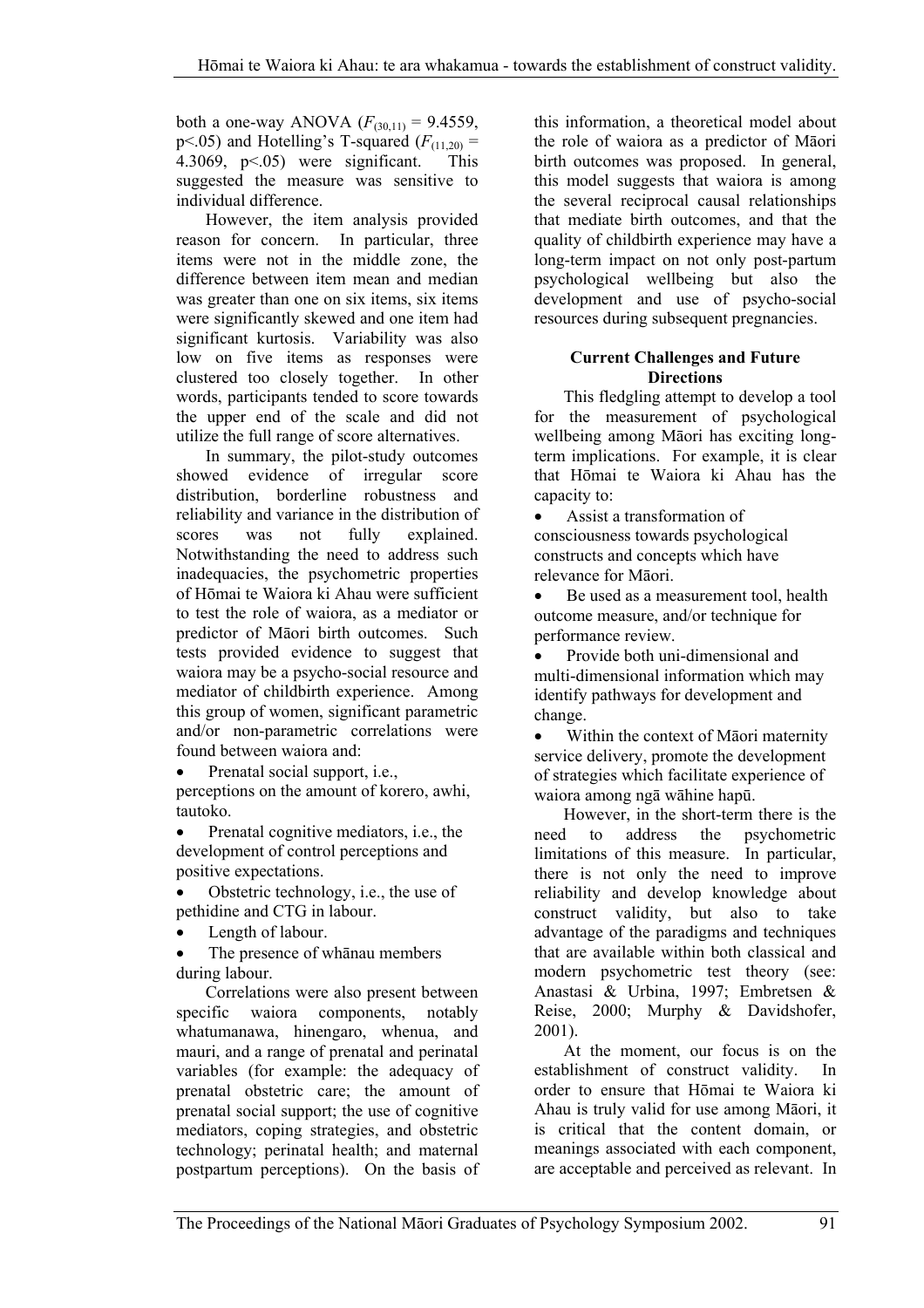addition, we are working towards the establishment of nomological knowledge, or causal networks, which will show whether responses to Hōmai te Waiora ki Ahau are in any way influenced by factors such as age, gender, fluency in te reo Māori, participation in te ao Māori, and/or feelings about Māori identity. Over the next few months, I will be asking a small number of groups to define the content domain for each component in this measure. Once that is achieved, I intend to survey about 2000 Māori throughout the country, through a range of conventional and electronic mediums, in an effort to gain consensus on the content domain for each component. If that is achieved, there may be the need for new illustrations and the implementation of a larger pilot-study. It is clear that the pathway towards establishment of a world-class tool for psychological measurement is slow, laborious and fraught with challenges. Nā reira, mā ngā huruhuru, te manu ka rere.

#### **References**

- Allen, S. (1998). A qualitative analysis of the process, mediating variables and impact of traumatic childbirth. *Journal of Reproduction and Infant Psychology, 16*, 107-131.
- Anastasi, A., & Urbina, S. (1997). *Psychological Testing*, 7<sup>th</sup> edition. Upper Saddle River, NY: Prentice-Hall.
- Bowling, A. (1991). *Measuring health: A review of quality of life measurement scales.* Buckingham: Open University Press.
- Bryant, K. (1994). *Māori women's views on health services and recommendations for reform.* Unpublished Bachelors thesis, Otago School of Physiotherapy, Dunedin.
- Campero, L., Garcia, C., Diaz, C., Ortiz, O., Reynoso, S., & Langer, A. (1998). "Alone, I wouldn't have known what to do": A qualitative study on social support during labour and delivery in Mexico". *Social Science and Medicine, 47(3),* 395-403.
- Cheung N. F. (1994). Pain in normal labour. A comparison of experiences in southern China and Scotland. *Midwives Chronicle & Nursing Notes,107(1), June,* 212-216
- Dunkel-Schetter, C., Sagrestano, L.M., Feldman P., & Killingsworth C. (1996). Social Support and Pregnancy: A comprehensive review focusing on ethnicity and culture. In Pierce, G.R., Sarason, B.R. and Sarason, I.G. (Eds). *Handbook of Social Support.* New York: Plenum Press.
- Durie, M. H. (1994). *Whaiora Māori health development*. Auckland: Oxford University Press.
- Ellis, R. (1998). *Survey of Māori mothers and maternity care professionals in the Waikato.* Unpublished Masters Thesis, Management Studies, University of Waikato, Hamilton.
- Enkin, M., Keirse, M. J., Renfrew, M., & Neilson, J. (1995). *A guide to effective care in pregnancy and childbirth.* 2<sup>nd</sup> Ed. Oxford: Oxford University Press. Reprinted in 1996,1998 & 1999.
- Embretson, S. E., & Reise, S. P. (2000). *Item Response Theory for Psychologists.* New Jersey: Lawrence Erlbaum
- Harris, A. (1994). *Measuring the effectiveness of health services for Māori consumers.* Internal Report to the Ministry of Health, New Zealand Health Information Services, Wellington.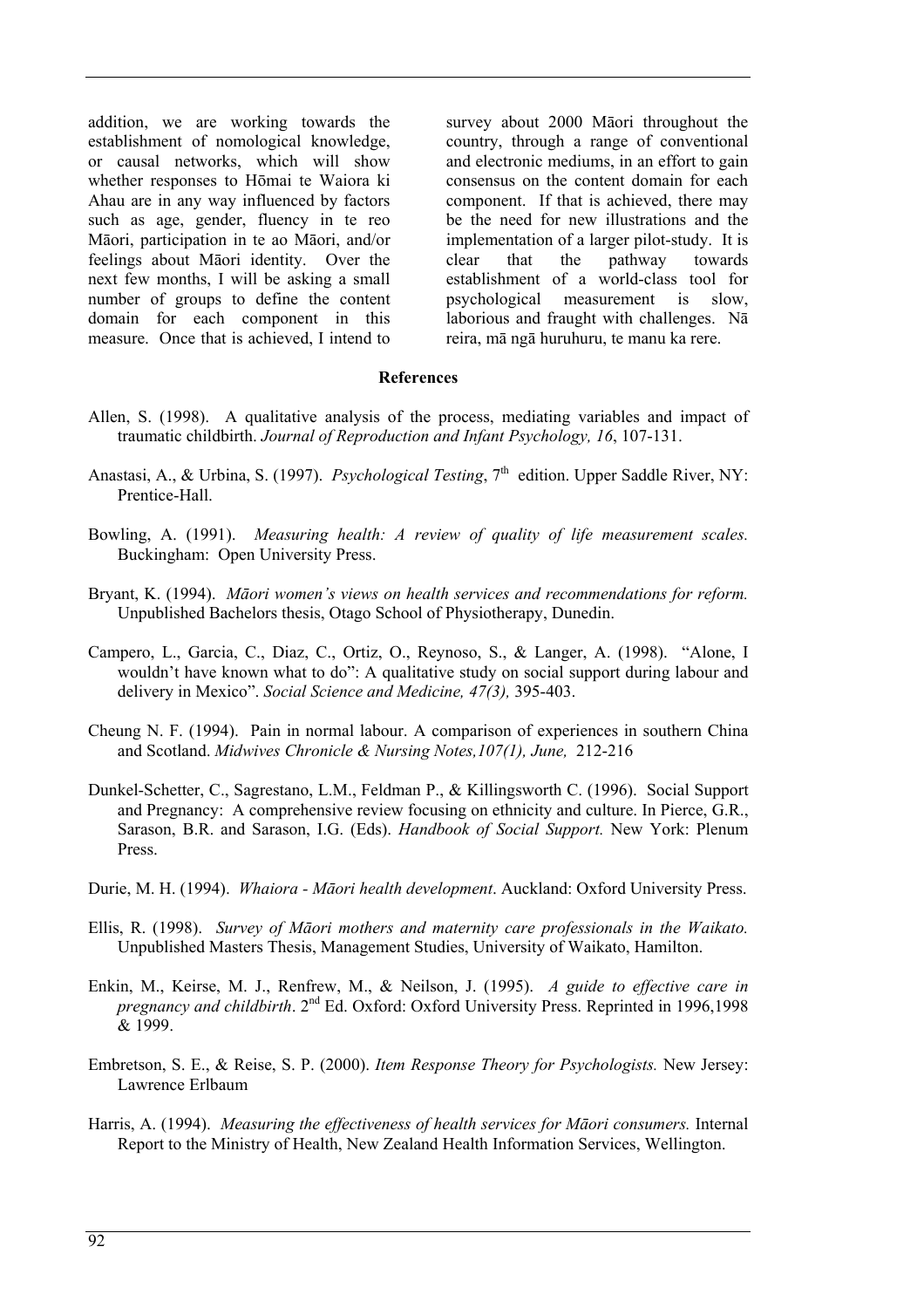- Hikitapua. (1992). Kaupapa Māori Psychology, in: *Wero A pānui for Māori students in psychology.* Issue 2. Psychology Department, University of Waikato, Hamilton. Available from the University of Waikato Library.
- Kennell, J., Likaus, M., McGrath, S., Robertson, S., & Hinkley, C. (1991). Continuous emotional support during labour in a US hospital. *Journal of the American Medical Association, 265*,2197-2201.
- Lidderdale, J., & Walsh, J. (1998). The effects of social support on cardiovascular reactivity and perinatal outcome. *Psychology and Health, 13,* 1061-1070.
- Māori Working Group. (1995). *He wāhine, he whenua: Kia ora te iwi.* Report to Joint Regional Health Authorities Maternity Project, Christchurch: Southern RHA.
- Ministry of Health (2001). *He Korowai Oranga: Māori Health Strategy Discussion Document.* Wellington: Ministry of Health.
- Ministry of Health (2002). *He Korowai Oranga: Māori Health Strategy*. Wellington: Ministry of Health.
- Murphy, K. R., & Davidshofer, C. O. (2001). *Psychological Testing, Principles and Applications, 5th edition*. Upper Saddle River, NJ: Prentice-Hall.
- National Health Committee (1999a). *Maternity literature review*. Wellington: Ministry of **Health**
- National Health Committee. (1999b). *Reviews of Maternity Services in New Zealand*. Wellington: Ministry of Health.
- Oakley, A. (1993). *Essays on women, medicine and health*. Edinburgh: Edinburgh University Press.
- Ora Toa Health Unit. (1992). *Research into the antenatal information needs of Ngāti Toa Women*. Wellington: Takapuwahia, Porirua.
- Palmer, S. K. (1991). Kaupapa Māori Psychology in *Wero A pānui for Māori students in psychology*, Issue 1, Psychology Department, University of Waikato, Hamilton. Available from the University of Waikato Library.
- Palmer, S. K. (2002). *Hei oranga mo nga wāhine hapū (o Hauraki) I roto I te whare ora.* PhD Thesis. Psychology Dept, University of Waikato, Hamilton.
- Pere, R. (1982). *Ako: Concepts and learning in the Māori tradition.* Working Paper #17, Department of Sociology, University of Waikato, Hamilton.
- Pere, R. (1984). Te oranga o te whānau: The health of the family. In *Hui whakaoranga: Māori health planning workshop*. Wellington: Department of Health.
- Pere, R. (1987). *To us the dreamers are important* (pp 53-65). Wellington: Allen and Unwin.
- Pere, R. (1991). *Te Wheke A celebration of infinite wisdom.* Gisborne: Ako Global Learning.